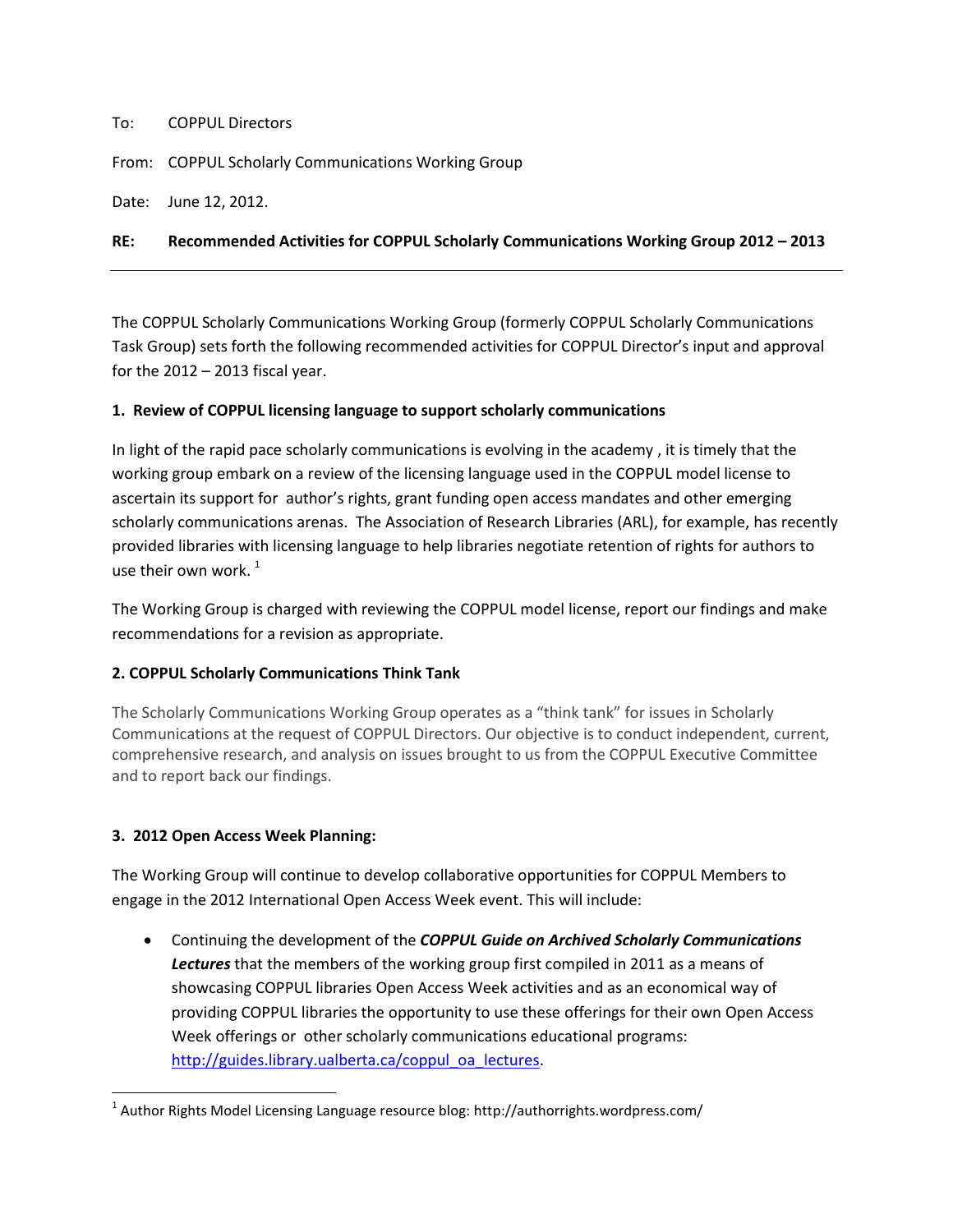It is likely the guide will migrate to a new COPPUL webpage platform in the future.

- Sponsor partial funding for up to two talks that will be live webcasted and archived for later viewing at COPPUL libraries during the 2012 Open Access Week events. The Working Group will organize an *Expression of Interest* from COPPUL Libraries and a methodology for approving talks. The budget is \$1000.00 per talk to a maximum of \$2000.00 for COPPUL sponsorship. The criteria will include responsibility of the successful applicant to organize and pay for live webcasting and archiving of the talk that will later be accessible on the *COPPUL Guide on Archived Scholarly Communications Lectures (*[http://guides.library.ualberta.ca/coppul\\_oa\\_lectures\)](http://guides.library.ualberta.ca/coppul_oa_lectures).
- The Working Group will deliberate on utilizing Open Access Week events as a means to explore remote or in-person *Community Engagement* activities noted in #5 below.

## **4. COPPUL Scholarly Communications Toolkit**

Build upon the work of the *COPPUL Guide on Archived Scholarly Communications* and turn it into a Scholarly Communications toolkit of offerings for COPPUL Libraries. The Working Group will be tasked with evaluating other existing library association scholarly communications toolkits and developing a toolkit that is uniquely relevant to COPPUL libraries and not duplicative of other resources. Links to those resources that are deemed appropriate for COPPUL libraries will be added to the toolkit. A mechanism for continued maintenance and currency of information for the resource will be part of the Task Group's objectives.

# **5. Community Engagement (COP)**

The Working Group plans to engage scholarly communication practitioners at COPPUL institutions in a community of practice (COP).

*Definition: A community of practice is most simply defined as a group of individuals or organizations who are carrying out like activities, often with aligned goals, in a networked state of regular communication. The Working group has characterized a Scholarly Communications COP characterized as follows: a) The domain: A community of practice has an identity defined by our shared domain of interest. Membership therefore implies a commitment to the domain, and therefore a shared competence that distinguishes members from other people. Outlook domain of interest is scholarly communication. b) The community: in pursuing their interest in their domain, members engage in joint activities and discussions, help each other, and share information. They build relationships that enable them to learn from each other. c) The practice: a community of practice is not merely a community of interest, they are practitioners. They develop a shared repertoire of resources: experiences, stories, tools, ways of addressing recurring problems – in short a shared practice.*

There are three goals for the COP for this period: